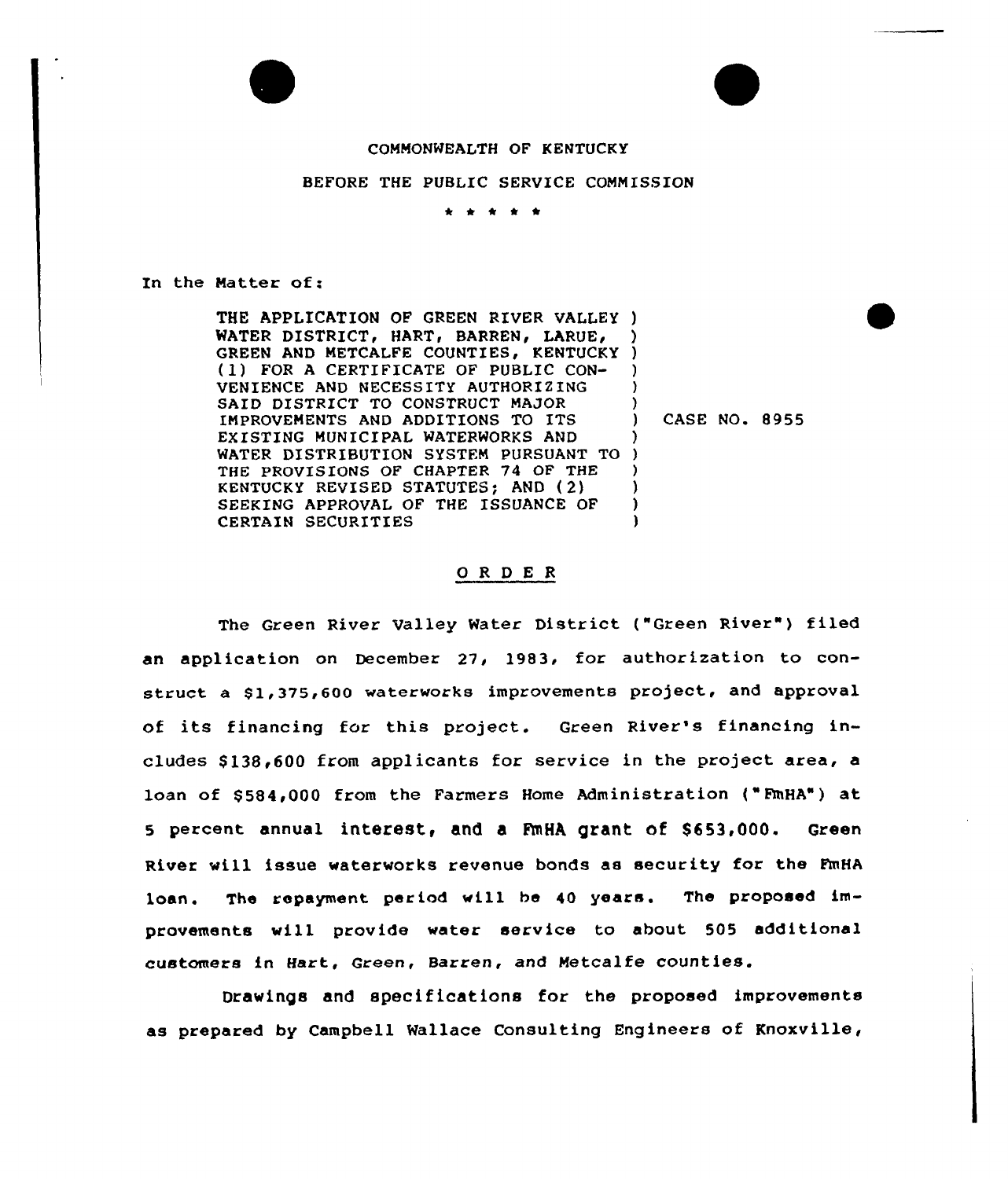Tennessee, have been approved by the Division of Water of the Natural Resources and Environmental Protection Cabinet.

<sup>A</sup> hear ing was held in the offices of the Public Service Commission, Frankfort, Kentucky, on April 24, 1984. There vere no intervenors and no protests were entered.

## FINDINGS AND ORDERS

The Public Service Commission, after consideration of the application and evidence of record and being advised, is of the opinion and finds that:

1. Public convenience and necessity require that the construction proposed in the application and record be performed and that a certificate of public convenience and necessity be granted.

2. The proposed construction includes about 65 miles of new water lines, a booster pumping station, 2 water storage tanks, and miscellaneous appurtenances thereto to provide service to about 505 additional customers. The low bids received for the proposed work totaled \$1,200,600, which will require about \$ 1,375,600 after allowances are made for fees, contingencies and other indirect costs.

3. Any deviations from the construction herein approved which could adversely affect service to any customer should be subject to the prior approval of this Commission.

4. The proposed borrowing of S584,000 is for lawful objects within the corporate purposes of Green River, is necessary and appropriate for and consistent vith the proper performance of services to the public by Green River, will not impair its ability

 $-2-$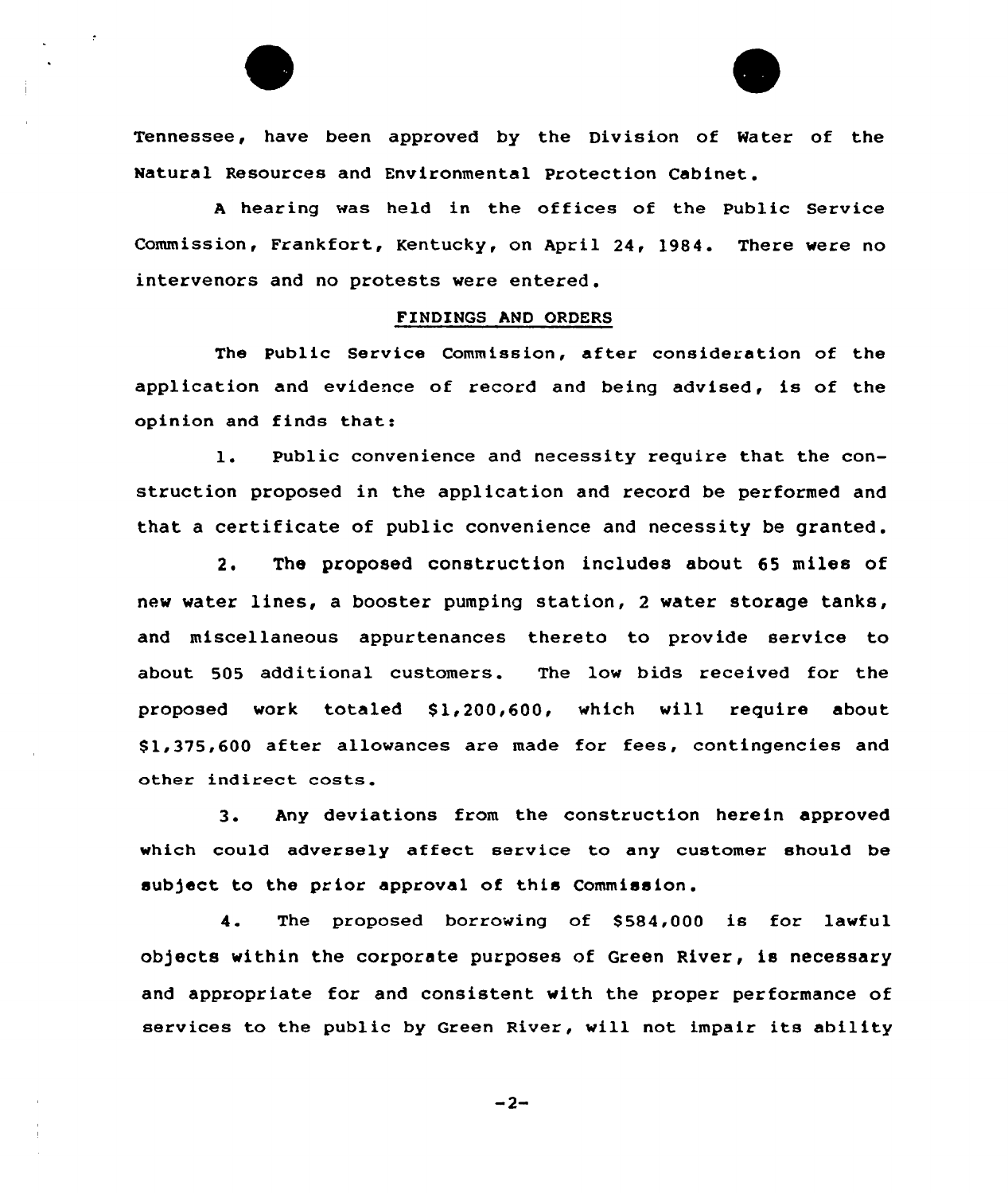to perform these services and is reasonably necessary and appropriate for such purposes.

5. The financing secured by Green River for this project will be needed to pay for the work herein approved. Green River's financing plan should, therefore, be approved .

6. Green River intends to extend water service to <sup>a</sup> portion of Netcalfe County outside its present service area and is in the process of annexing the applicable area. Green River should comply with KRS 74.110 and KRS 74.115 as it pertains to annexing the area of Netealfe County to be served. Prior to constructing any improvements in or serving the annexed area in Netcalfe County, Green River should file the appropriate Hetcalfe County Fiscal Court Order with this Commission .

7. Green River should file with the Commission duly verified documentation which shows the total costs of construction herein certificated, including all eapitalised costs (engineering, legal, administrative, etc.), within <sup>60</sup> days of the date that construction is substantially completed.

8. Green River should provide construction inspection under the general supervision of a professional engineer with a Kentucky registration in civil or mechanical engineering. The supervision and inspection should insure that the construction work is done in accordance with the contract plans and specifications and in conformance with the best practices of the construction trades involved in the project.

 $-3-$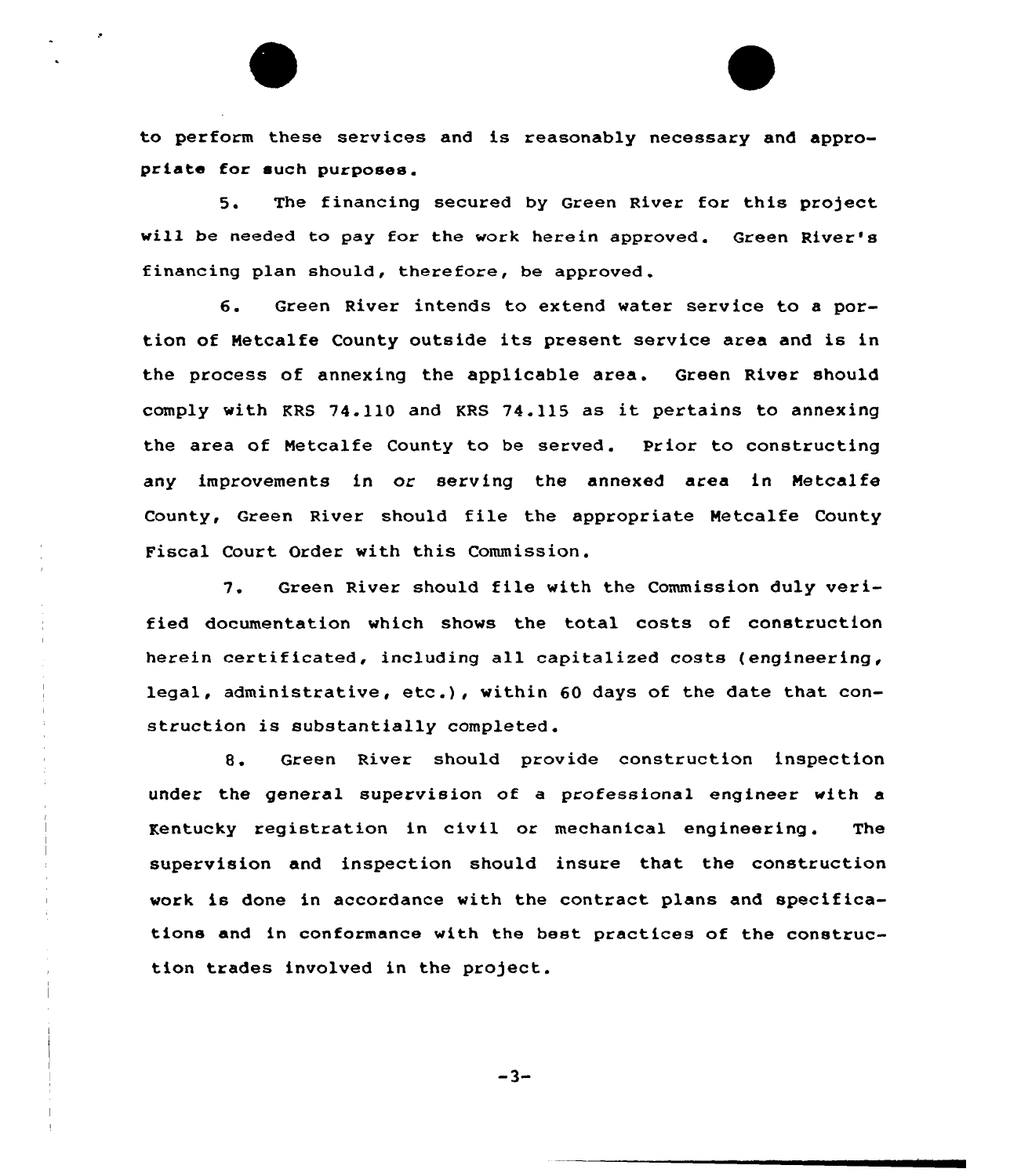

9. Green River should furnish <sup>a</sup> copy of the record plans and a signed statement that the construction has been satisfactorily completed in accordance with the contract plans and specifications within 60 days of the date of substantial completion of this construction.

10. <sup>A</sup> 5/8-inch x 3/4-inch meter should be the standard customer service meter for all new customers and should be installed at all points of service unless the customer provides sufficient justification for the installation of a larger meter.

Green River should file with the Commission <sup>a</sup> copy of  $11.$ all contractual agreements for the provision of services or the purchase of services which are subject to the approval of this Commission.

IT IS THEREFORE ORDERED that Green River be and it hereby is granted a certificate of public convenience and necessity to proceed with the waterworks improvements projects set forth in the plans and specifications of record herein.

IT IS FURTHER ORDERED that any deviations from the approved construction which could adversely affect service to any customer shall be subject to the prior approval of this Commission.

IT IS FURTHER ORDERED that Green River's plan for financing its construction work in the amount of  $$1,375,600$ , including a 40year loan of \$584,000 at 5 percent annual interest from FmHA, be and it hereby is approved .

IT IS FURTHER ORDERED that Green River shall conclude the required procedures to properly annex the area to be served in

 $-4-$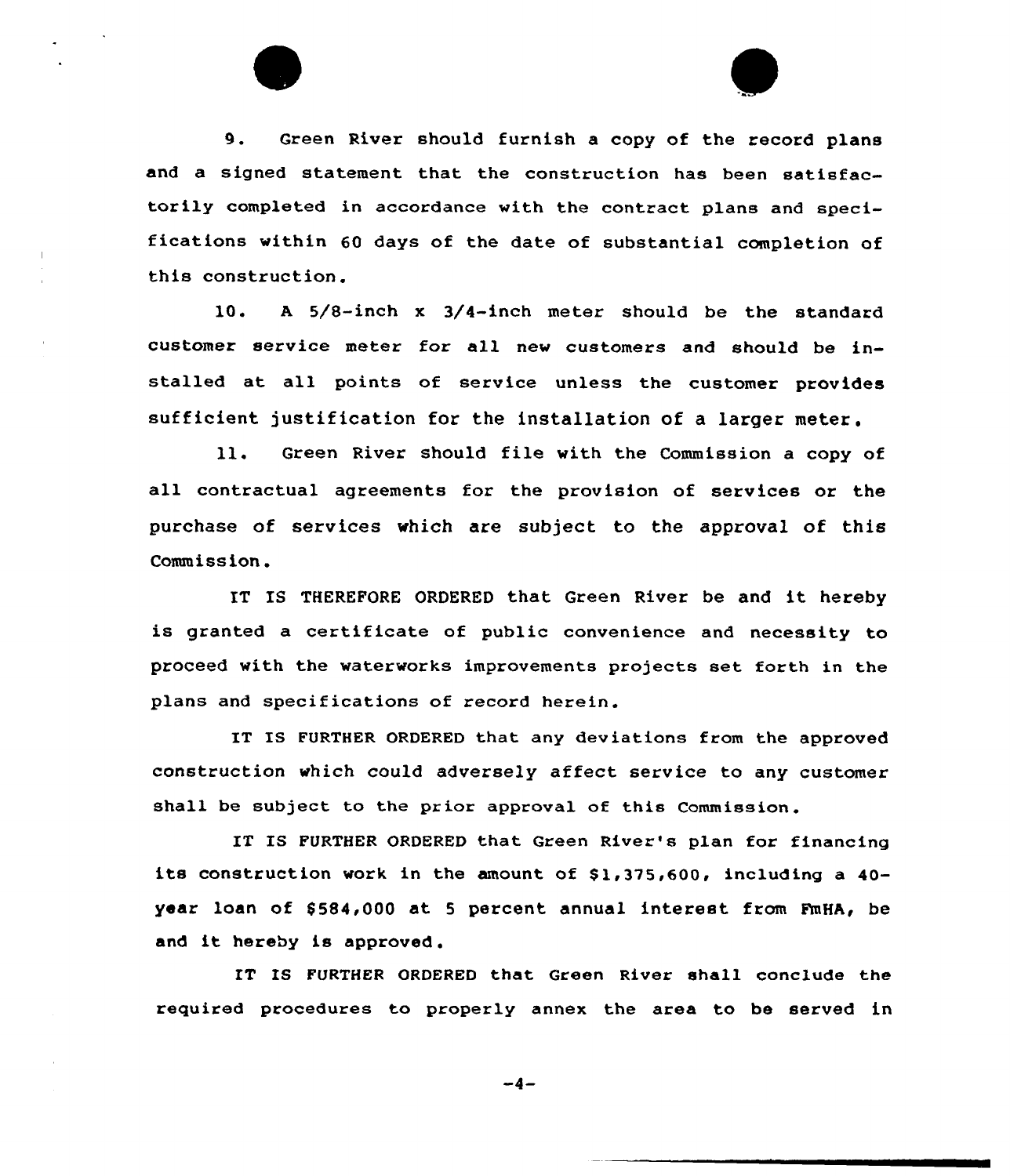Metcalfe County. Green River shall file <sup>a</sup> copy of the appropriate Netcalfe County Fiscal Court Ordex with this commission prior to constructing any improvements in or serving the annexed area.

IT IS FURTHER ORDERED that Green River shall file with the Commission duly verified documentation which shows the total costs of constxuction herein certificated including all capitalized costs (engineering, legal, administrative, etc.} within <sup>60</sup> days of the date that construction is substantially completed.

IT IS FURTHER ORDERED that Green River shall provide construction inspection under the general supervision of a professional engineer with a Kentucky registration in civil or mechanical engineering. This supervision and inspection shall insure that the construction work is done in accordance with the contract plans and specifications and in conformance with the best practices of the construction trades involved in the project.

IT IS FURTHER ORDERED that Gxeen River shall furnish to the Commission a copy of the recoxd plans and a signed statement that the constxuction has been satisfactorily completed and done in accordance with the contract plans and specifications within 60 days of the date of substantial completion of the proposed construction.

IT IS FURTHER ORDERED that a 5/8-inch x 3/4-inch meter shall be the standard customer service meter fox all new customers and shall be installed at all points of service unless the customer provides sufficient justification for the installation of a larger meter.

 $-5-$